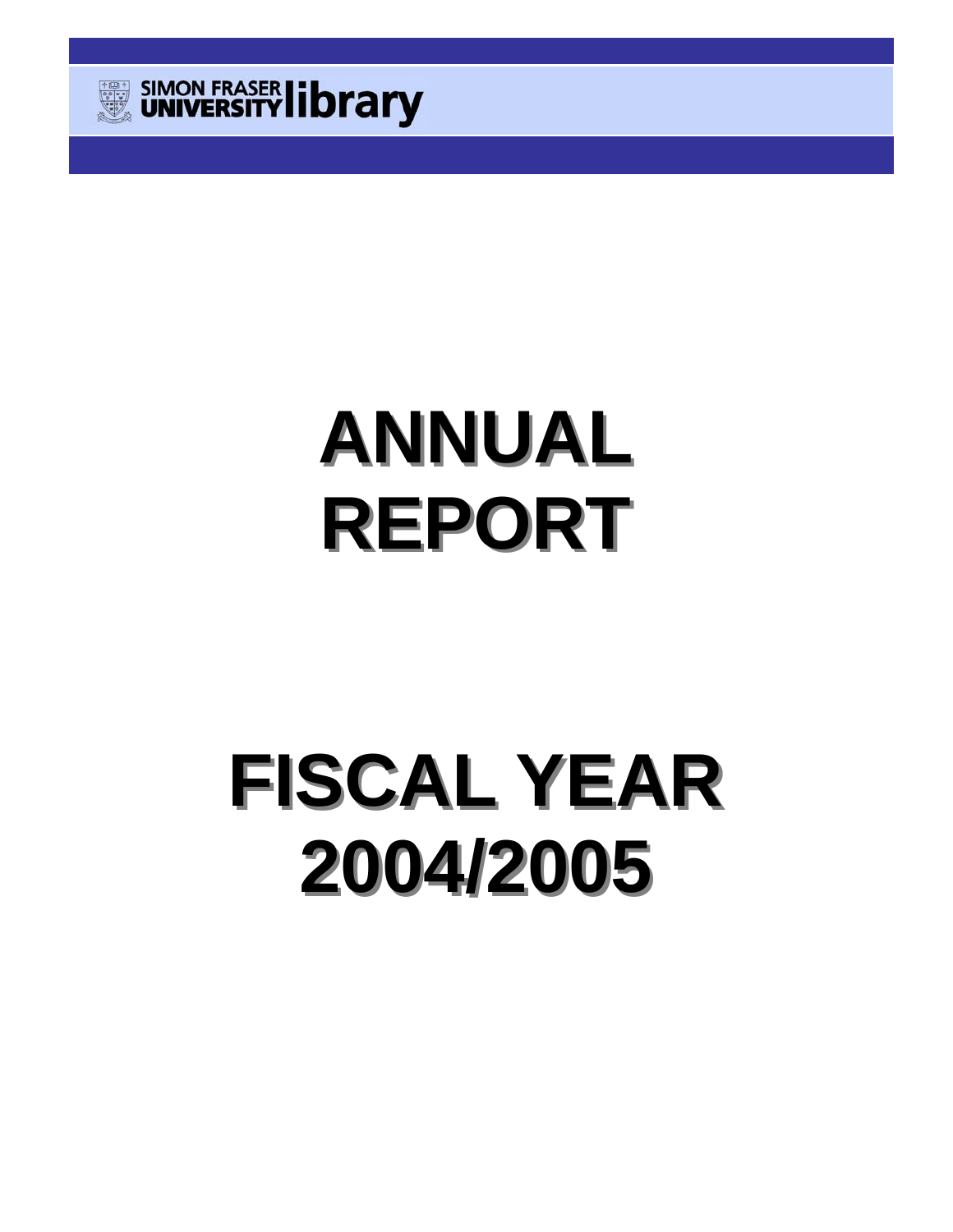

## **TABLE OF CONTENTS**

| STAFF PROFESSIONAL ACTIVITIES, PRESENTATIONS AND PUBLICATIONS 11 |  |
|------------------------------------------------------------------|--|
|                                                                  |  |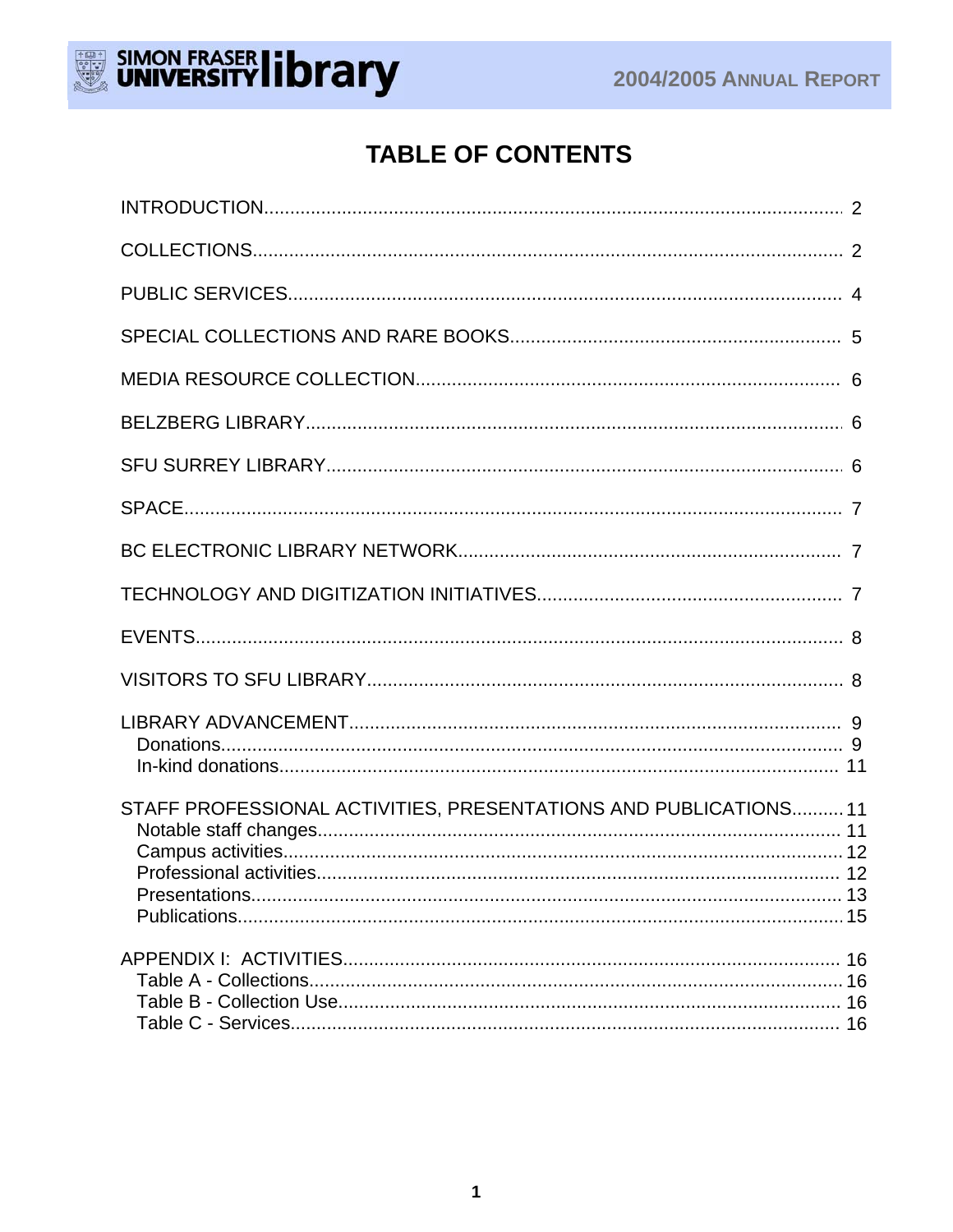



## **Introduction**

New service innovations and collections were introduced in 2004/05, but on balance it was primarily a period of transition and consolidation in the Library. On the basis of the 2003/04 Library Review, a major re-organization was undertaken with the appointment of two additional Associate University Librarians. A Three Year Plan was developed after extensive consultation with Library staff. Major emphases in the plan were:

**Collections**: we will advocate for continuing strong support for the collection budget and continue to work with other libraries to ensure we receive good prices for online journals. Negotiating through the Canadian Research Knowledge Network of over seventy academic libraries has increased our purchasing power by 50%; and through the BC Electronic Library Network by 40%.

**Services**: we will strengthen learning services to students through the newly announced Student Learning Commons, enhance services through relocating and expanding the space available, and continue to enhance theses support.

**Library as Place**: we will develop a long term plan for the Bennett Library that takes into account shelf space requirements as well as the need for space for research and active learning; as a first step, in 2005/06, renovations to the entrance level will be undertaken to incorporate the Student Learning Commons and the Media Resource Collection.

**Library Relationships**: we will strengthen our Advancement activities to obtain resources to enhance our services, space and collections and to continue and strengthen our relationships with our libraries and organizations such as the Alcuin Society, BCcampus, Vancouver, Surrey and Burnaby Public Libraries and the Public Library Services Branch, as well as with other organizations such as the UBC Public Knowledge Project and the Synergies group (U. de Montreal, U. Toronto, U. Calgary & UNB).

**Technology**: we will continue our leadership in technology use and development for the benefit of SFU Library users. This will include projects in digital preservation, particularly SFU theses, the SFU Institutional Repository, and Multicultural Canada; completion of wireless access in the Library; increased self-service modules; software development of *reSearcher*, to include an integrated search interface (*dbWiz*), and enhanced online serials management, index-journal links, and requesting (*CUFTS*).

**Support for Library Staff**: we will implement the Library Staff Training Task Group and Library Building Wellbeing Task Group recommendations, and we will continue to cultivate communication with and among all Library staff as part of a positive work environment.

## **Collections**

Collection development during the past year benefited from the rapid expansion of the availability of electronic resources. Fortunately, while publishers were launching exciting new online resources, the Library's collections budget remained strong and was further buoyed by the rise in the Canadian dollar. Some new resources, like the archive of the journal *Cell*, bring a familiar body of literature to the desktop and render it more accessible and convenient. Others, like the remarkable new *Eighteenth Century Collections Online*, have the potential to transform teaching and research; this resource makes a multidisciplinary collection of primary documents available and searchable in full-text, allowing historical and textual analysis that simply was not possible in earlier media. This vast new resource delivers material to the desktop of undergraduate students that was previously accessible only to serious researchers able to travel overseas or spend long hours poring over print indexes and microfilm readers. The Library is delighted to bring these resources closer to the readers who will use them.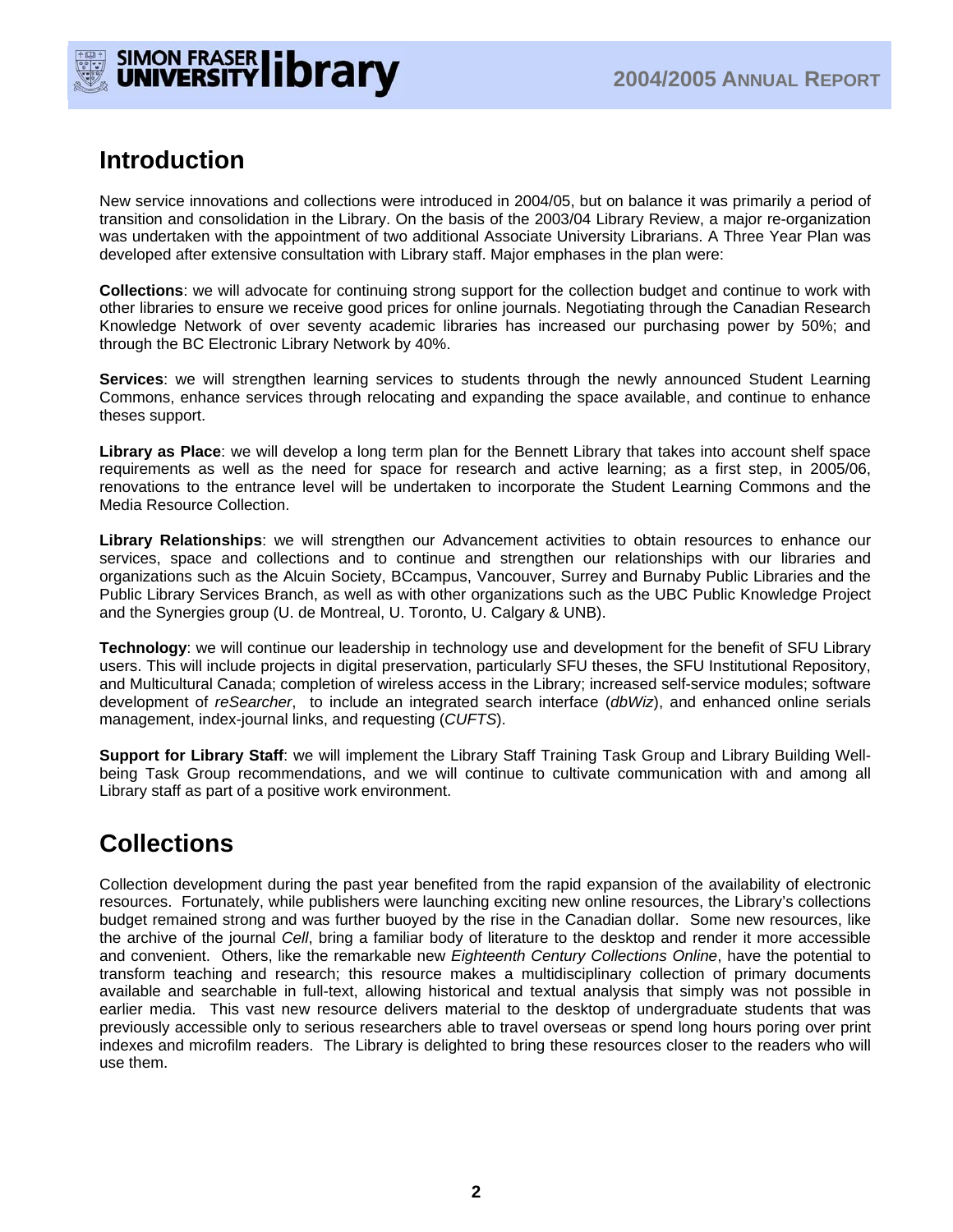

The continued strength of our budget and the Canadian dollar also enabled us to continue allocating significant resources to the traditional book collection as well. Both the dollars spent on book acquisitions and the overall number of books added to the collection increased over previous years. We continued our initiative to expand research collections in two significant growth areas for the university: health research and interactive arts and technology. The Library received \$275,000 Indirect Cost of Research funding to support growth of these collections, allowing us to add depth that will be invaluable to the growing number of researchers at SFU in these areas.

In addition, we have continued our commitment to making accessible a breadth and diversity of scholarly literature from smaller and independent publishers. During serials reviews in several departments, librarians and faculty members identified and initiated new subscriptions to journals in subject areas as diverse as fisheries management, urban planning, linguistic theory and biostatistics, including many from society and alternative publishers. Also during this year the Library continued its support of open access publishers, for example by hosting a talk by Ed Zalta, editor of the open access Stanford Encyclopedia of Philosophy, and initiating membership in the Stanford Encyclopedia of Philosophy International Association.

Finally, the trend of the past several years of rapid uptake of electronic resources continued. More than 620,000 e-journal title accesses were logged via the Library's electronic journals database, catalogue and link resolver, and this total does not include direct accesses from campus to the journal web site. For the most highly used journal at SFU, *Nature*, the number of articles downloaded from this title last year (15,999) was more than 5 times higher than the number of title accesses. Online databases follow the same pattern of heavy use, with over 760,000 accesses logged. It is a pleasure to see the enthusiastic and expanding use of these online resources as we work together to build the collections at SFU Library.

#### **Significant New Online Resources:**

American National Biography Online Aquatic Sciences and Fisheries Abstracts Online (back to 1971) Avery Architecture Index Biblio Branchée French Language Daily Newspapers Online British & Irish Women's Letters & Diaries Cell (backfiles) Century of Science (Web of Science back to 1900) Children's Literature Comprehensive Database CICA Standards and Guidance Collection Defining Gender 1450-1910 Early American Imprints (Evans Digital Edition) Education Full Text Eighteenth Century Collections Online

Elsevier Economics, Econometrics & Finance Collection (backfiles) Elsevier Neuroscience Collection (backfiles) Global Market Information Database (Euromonitor) Global Views and Voices INSPEC Archive (back to 1896) JSTOR Arts & Sciences III Collection (110 journals) MIT CogNet Nature Archive (back to 1950) Nature Research Journals (backfiles) Oxford Dictionary of Biography Online PsycBooks Repère Online RILM Music Abstracts Safari Tech Books E-book Collection

#### *Other notable additions to the collection:*

- We have experienced a marked increase in the number of Digital Elevation Maps that have been ordered for researchers, students and faculty and have collected data representing all four western provinces.
- Six hundred French language text books were added to the collection.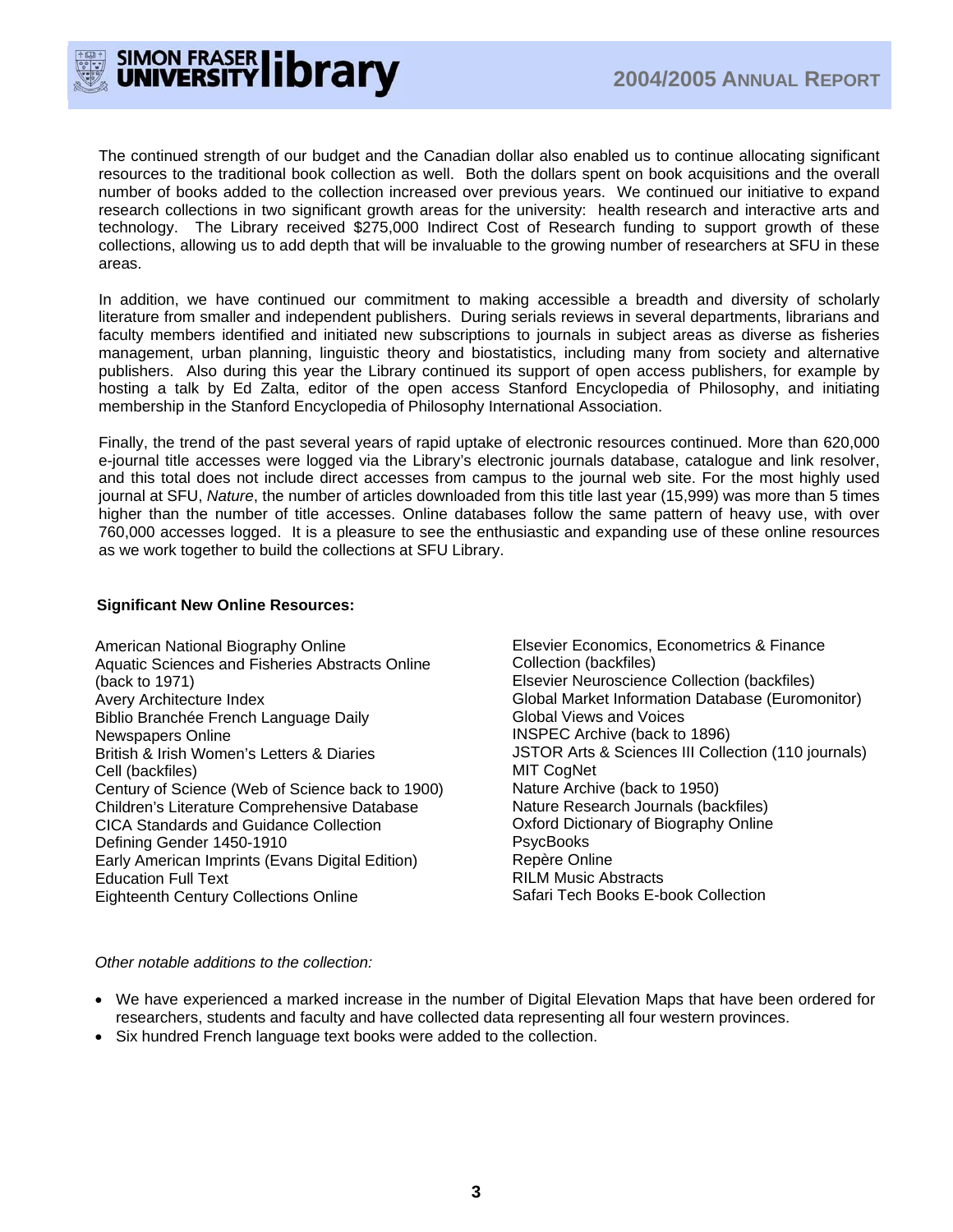

## **Public Services**

The Library and Academic Computing Services continued the success of the **Alumni Information Commons** for students by providing an integrated service point for reference and technical assistance. Workstations throughout the Library are now configured to provide access to both library resources and assignment software, which now includes the RefWorks bibliographic management software. Laptops are now available to borrow within the Library and instruction lab 2105, with twenty-four workstations, is open for general use when not booked for classes. The Information Commons desk saw a decrease in overall use, perhaps due to the increasing number of students receiving classroom instruction, the availability of interactive online help, and the increasing availability of journals, newspapers and other resources online.

"SFU's library systems are truly world-class, and the support that you and your colleagues provide us is really stellar, so look to this tour as an introduction to a whole host of resources." (faculty member)

The Library's collaborative **Ask Us Live** service with the University of Victoria continues to thrive with increased use and positive feedback. Building on the success of the service, planning is underway to expand chat reference service, with SFU, UVIC, and UBC partnering with four other BC post-secondary libraries to provide chat reference to BCcampus users on a pilot basis. Use of Ask Us Live increased six percent in 2004/05 with 1,344 calls.

The **Ask Us Here** service expanded to include the Academic Quadrangle as a service point. Use of the Ask Us Here service increased 60% to 381 visits. Ask Us Here won the 2004 British Columbia Library Association's Academic Librarians in Public Service Award for Outstanding Service. The service was also highlighted at programs delivered at the CLA/BCLA 2005 and OLA 2005 conferences.

Liaison librarians work in informal teams to support multi-campus programmes. For example, consultation was initiated between the business liaison librarian, Belzberg head and SFU Business faculty regarding library services for business students at the Segal Centre.

"Just wanted to thank you for your help in helping me to craft an  $'A+$ ' paper – just got the results back this afternoon! Thanks again for lending your time & expertise!" (student)

A number of liaison librarians now use a weblog (blog) service to disseminate information to their departments.

In addition to these reference services, librarians in the Reference Division also met with 2,402 users one-on-one.

Demand for **course-integrated instruction** continued to rise (15,297 students received instruction), particularly in Business, Psychology, Communication, Education, English and Biology. Librarians teach in labs and lecture halls as well as in the Library; they deliver instruction via web pages using a variety of learning management software, and travel off campus on request. The Library's interactive tutorial, *Understanding and Avoiding Plagiarism,* was converted into a WebCT format for use in online SFU courses as well as continuing to be easily accessible from the Library's web site in an open source format.

 "Thank you so much! That start off was great, now I have an idea of how to look and which database to use. Again, thank you SOOOo much, greatly appreciated. If I run into anymore problems I'll be sure to email!" (undergraduate student)

Along with our strong focus on course-integrated instruction, we perceive a continuing need to provide general drop-in classes, based on the positive feedback regarding drop-in programs such as the Lib Skills classes, the Essay Architecture Fair and other classes, a number offered in collaboration with Health Counselling and Career Centre (HCCC). The Library also continued to facilitate HCCC Learning Skills programs by providing space for classes, workshops and a Learning Skills Resource Centre located on the second floor of the Library.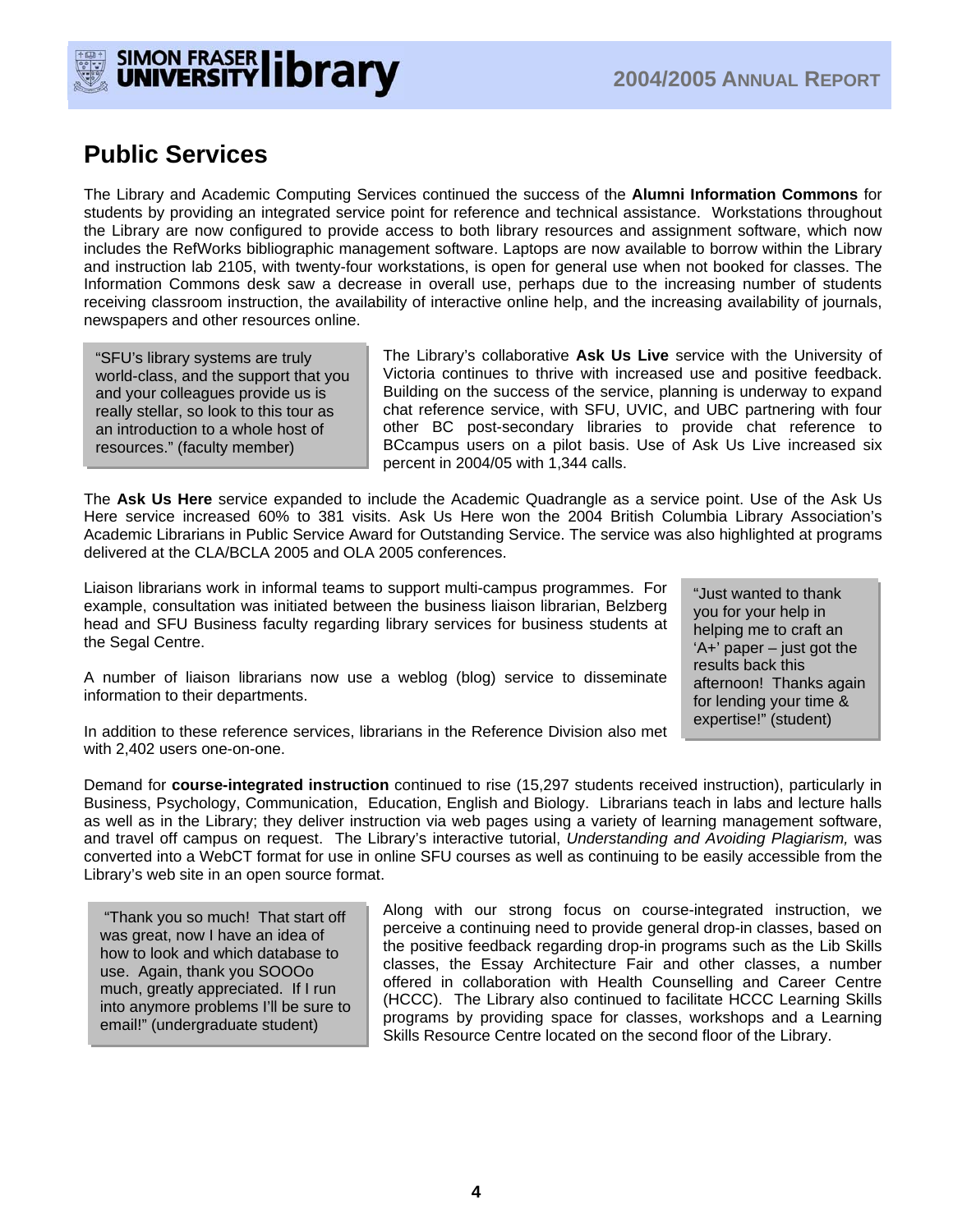

The popular **Laptop Lending** service lent 11,580 laptops from Summer 2004 to March 2005. Headphones circulated 2480 times. This service will be enhanced by the purchase of additional laptops in 2006.

**Courtesy notices by email**, a frequently requested service, were introduced in September 2004. Patrons registered for email notices receive 3 days advance notice of their books becoming due. Thirty-eight percent of users have registered for email notification. Also in September 2004, **digitized lectures**, offered through Learning & Instructional Development Centre (LIDC), have replaced the popular tapes circulated from the Library.

"I just received an email reminding me that one of my library loans is coming due. I think this is a great idea and service." (graduate student)

**Renewal policy changes** now allow the first two renewals to be made online or by phone and additional renewals may be done in person with the books in hand. This change appears to account for some of the decrease (12%) in book returns and 9% increase in renewals by staff at the loans counter.

Loans embarked on two very successful **Food for Fines** drives in the Fall and Spring semesters, receiving over 1350 food items in exchange for waiving \$2700 in fines.

**Reserve requesting online** now gives faculty the option to submit reserve requests online or on paper. Also, in addition to the electronic "profs' copies" which Reserves staff scan and link to the course reserves record in the Library catalogue, all **articles requested for reserves which are available online** are similarly linked to the record in addition to the requested print copy in the reserve collection.

**Support for thesis preparation** has been enhanced over the past year or two with the provision of introductory workshops (this year 58 workshops, 737 students as well as 24 departmental workshops), online help with thesis templates and guides, and consultation with graduate secretaries and the Office of Graduate Studies to improve workflow.

Librarians continued to work with the Centre for Online and Distance Education (CODE) programme directors in course development team meetings, and CODE continues to send DE course materials to the Reference division for consultation by liaison librarians.

Liaison librarians participated in a variety of special activities: new faculty orientation, TA/TM day, a faculty workshop/luncheon entitled *Research Tools You Can Use*, Student Services Fair for new transfer students and other orientation activities for new and continuing students. Liaison librarians also participated in a number of departmental activities such as the Women's Studies departmental retreat, the Harbour Centre Academic Advisory Committee and the visioning retreat for the Surrey Campus.

The South Fraser post-secondary libraries (Simon Fraser University, Kwantlen University College, Douglas College and University College of the Fraser Valley) agreed to fund a reciprocal borrowing pilot project for one year, allowing students from all four institutions to obtain a borrower card from the others; the results were favourable for all four institutions, with for example 59 Douglas College cards issued to SFU students and 67 SFU cards issued to Douglas College students. It was agreed to continue this service and an indication of its innovativeness and success was that it won the 2005 BC Library Association ALPS Award for Public Service.

### **Special Collections and Rare Books**

The Library received generous in-kind donations this year totalling \$497,000.

Significant acquisitions included the Blair Henshaw HIV/AIDS Philatelic Collection (donated by John Keenlyside); papers of Lynn Coady, Billy Little, Shani Mootoo, Norm Sibum, Smaro Kambourelli and Frank Davey; publishing archives of *Filling Station*, *Room of One's Own*, Housepress and Tsunami Editions, a collection of Jim Rimmer/Pie Tree Press printing and the lino blocks to his *A Christmas Carol* by Charles Dickens, and further Douglas &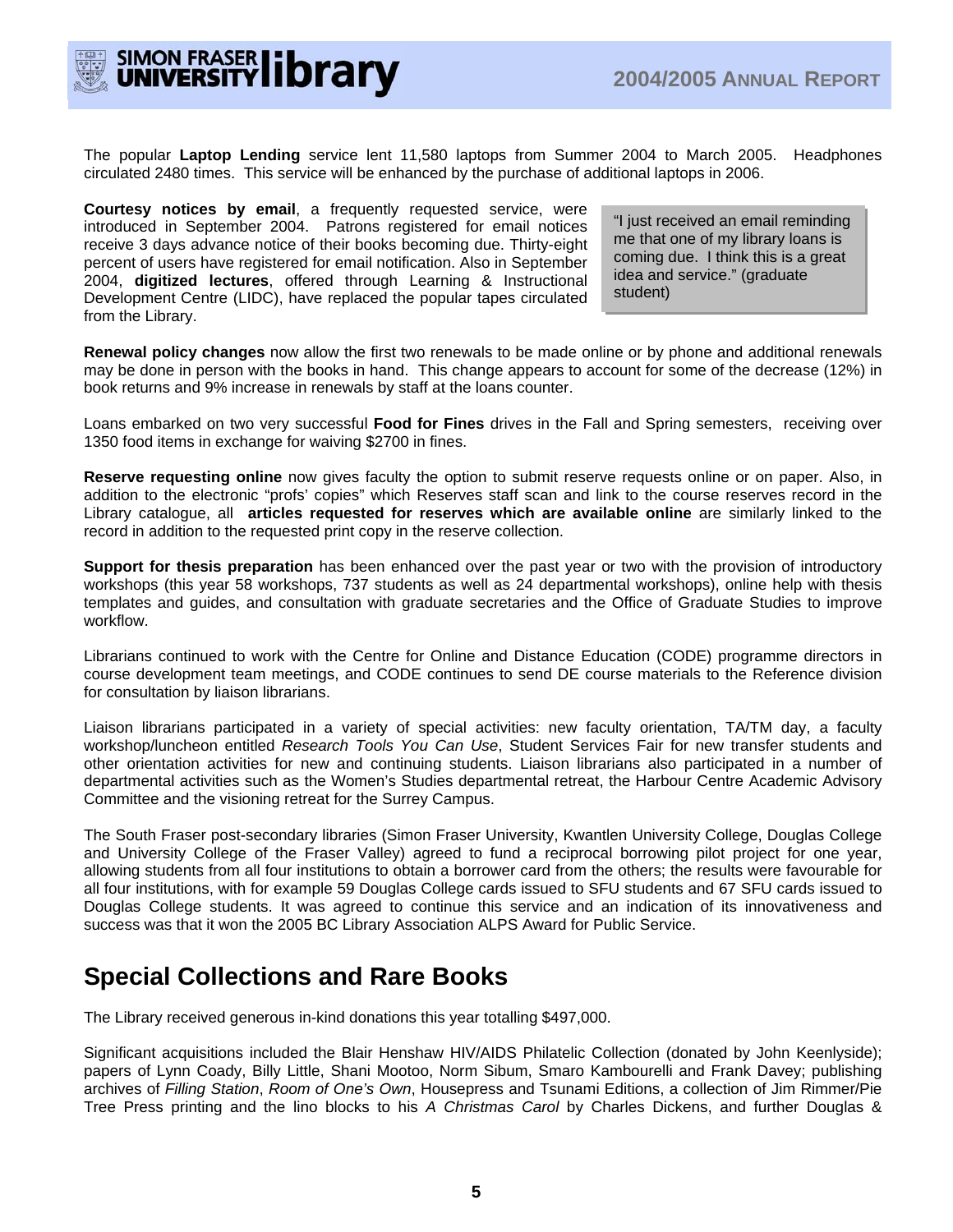

McIntyre archives; Alan Twigg's collection of BC books (3373 v.), Kootenay School of Writing archives (many audio tapes), additional Wordsworth collection volumes and bp Nichol material; as well as editorial cartoons by Dan Murphy, Graham Harrop, Ingrid Rice and R. Bierman.

Students from the UBC School of Library Archival and Information Studies contributed significantly to the organization of the collections. Rebecca Russell completed inventories of the Tamahnous Theatre Collection, Lynn Coady, James Hawthornthwaite and Robert Jackson (On to Ottawa). Shauna Moore completed inventory of Roy Kiyooka Collection and Heather Dean helped out during a two week practicum.

The Contemporary Literature Collection underwent a major inventory and reorganization. With the support of an endowment, the Library has undertaken preservation of various materials. Completed work last year included Thomas Carnie, Allan Ginsberg (*Howl*) and the Jim Rimmer collection.

Digitization was undertaken of the editorial cartoons, Doukhobor materials, Wordsworth collection and Harrison Brown material.

## **Media Resource Collection**

Increased use of the media collection continues to be dramatic, with the number of patrons up 42% to 7,792, the items loaned up 23% to 16,933 and the number of questions up 45% to 2,984, indicating that the relocation of film and video collection to the Library has been a success. The 16mm film collection was examined and cleaned. In June 2005, Wilfred Laurier University transferred their collection of 16mm documentary and feature films to SFU Library, a gift greatly valued by the Contemporary Arts Faculty who were very pleased to have SFU acquire this archival collection. Plans were made to relocate the cramped and widely dispersed media resource collection to the renovated former Burnaby Mountain Community Corporation (BMCC) space on the entry level of the Bennett Library.

## **Belzberg Library**

In-person assistance remained the most important feature of library service downtown, particularly for specific groups such as the growing number of senior learners and ESL students.

With the support of the Belzberg Library Endowment Fund, the library acquired a complete set of the CD audio transcripts from the CBC Ideas radio program. Technology enhancements for students in the past year included the installation of a printing facility in the Library, a stand-alone workstation upgrade, and the installation of a DVD player with capacity for 4 viewers.

Belzberg Library prepared a three-year plan that identified enhanced library space as the highest priority, particularly for collections, instruction and staff. Some improvements to space were made with the installation of an art collection to enhance the mezzanine and the addition of more comfortable seating on the main floor. Pending funding, further improvements are planned over the coming years.

## **SFU Surrey Library**

Collections have expanded in support of new courses and program areas at Surrey; in particular, the School of Interactive Arts & Technology (SIAT) research collection has been significantly developed and deepened in the areas of design, installation art, photography, film, media art and the development of art in the  $20<sup>th</sup>$  century.

Although planning continues for the new Library, the interim library space was expanded to add a new group study room. Networked access to all Library services were improved; four MacIntosh workstations were installed for computer use and additional equipment for SIAT courses was purchased.

While access to the SFU Surrey Library was initially limited to current faculty and students, we are now open to alumni and external borrowers.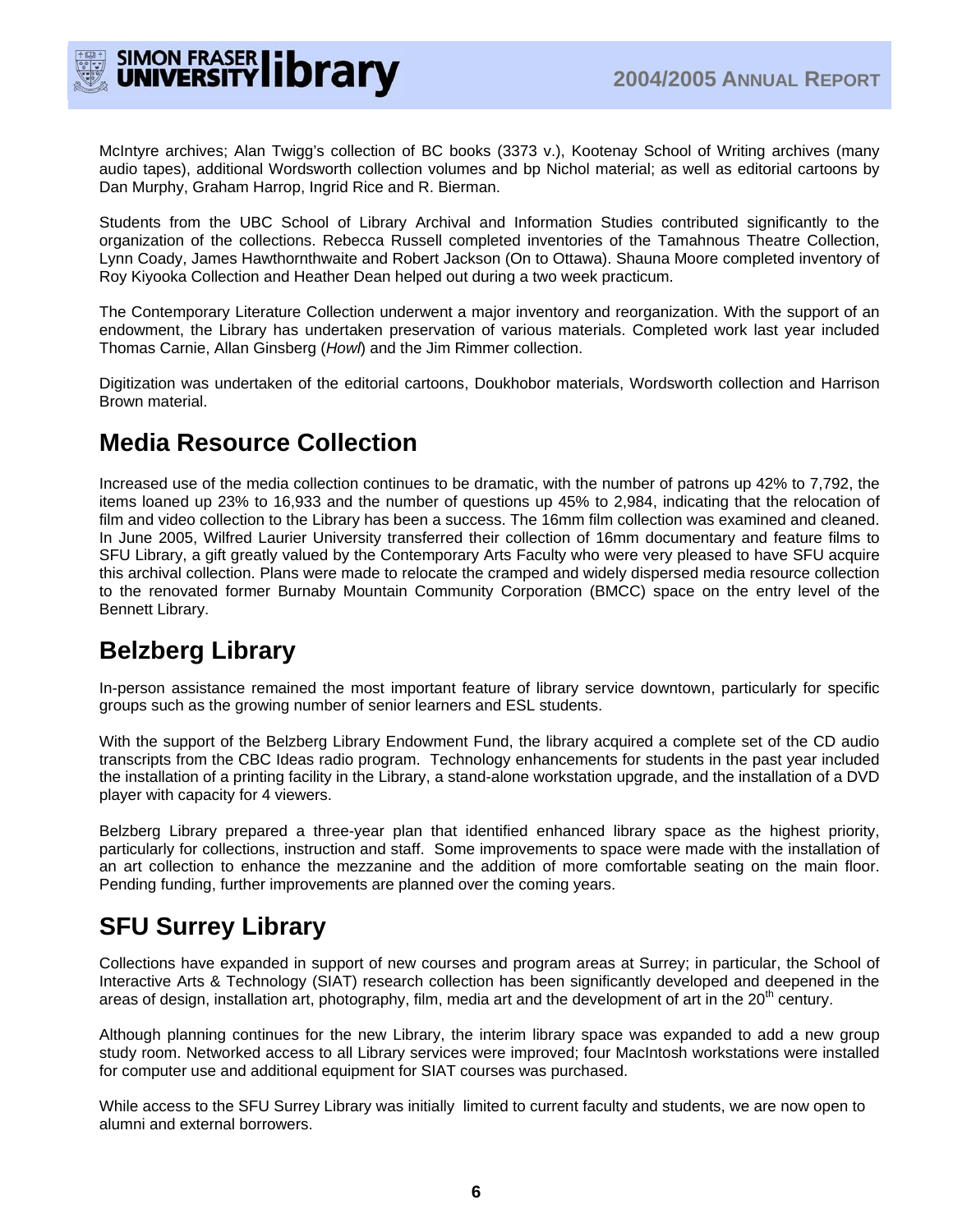

## **Space**

W.A.C. Bennett Library building changes saw a reorganization of the sixth floor current journals and microform collections to facilitate ease of access. A "received today" journal shelf was implemented to highlight the print journal collection. Science and Social Science current journals were amalgamated, and micro-materials moved closer to the Journals and Microforms Assistance Desk. Both staff and users have commented positively about the renovations.

A Building Task Group began to look more widely at requirements for the next few years.

## **BC Electronic Library Network**

ELN successfully completed the transition process to Simon Fraser University and this collocation has resulted in powerful and effective synergies to the benefit of SFU and other post-secondary institutions. Further details about ELN are available at http://www.eln.bc.ca.

## **Technology and Digitization Initiatives**

SFU Library established a partnership with UBC's Public Knowledge Project, and SFU's Canadian Centre for Studies in Publishing where SFU Library is now host to Open Journal Systems (OJS) open source software developed by the Public Knowledge Project, which allows journal editors and publishers to manage the submission, peer review, subscriptions and publication of scholarly online journals and is part of the national Synergies e-journals project. Over three hundred journals worldwide now use the OJS software and interest continues to grow. A second portion of the software, the Open Access Harvester, has enabled us to host the Canadian Association of Research Libraries' index to their digital repositories. The third component is the Open Conference Software (OCS), which is used for conference and conference paper management.

Supported by funds from the Council of Prairie and Pacific Libraries (COPPUL) and ELN, the *reSearcher* software components, *GODOT* and *CUFTS*, have reached truly impressive maturity. These two products, to be released under an open source license in fall 2005, are as functional and as robust as any commercial alternative. *CUFTS*, e-journal management software, is used by a number of COPPUL and ELN libraries. This year the flexibility of the *reSearcher* products was demonstrated at SFU's Centre for Dialogue who used Citation Manager as the platform for their online bibliography. *GODOT* and *CUFTS* were integrated into the BCcampus portal. *dbWiz*, the *reSearcher* multi-database search tool, will also be released as open source software in fall 2005.

The Library is increasing its activity in important digital initiatives. Production has started on the Multicultural Canada projects (Chinese Times, video interviews and Encyclopedia of Canada's Peoples), and we continue to develop our popular Editorial Cartoons and Doukhobor Collections. New activities this year included digitizing material from Professor Andrew Feenberg's personal archive of the May 1968 political and social upheaval in France, and digitizing back issues of Archivaria, the journal of the Association of Canadian Archivists. SFU Library staff are acting as consultants for the "Subject Index to Victorian Periodicals Relating to the Woman Question" compiled by a University College of the Fraser Valley (UCFV) faculty member.

Work began this year and is moving along on the theses digitization initiative. We have already scanned well over 1000 theses from 1997 back, and have also begun digitizing new theses every semester and loading them into our Institutional Repository, and loading records for them into our catalogue, making them accessible much sooner than in the past.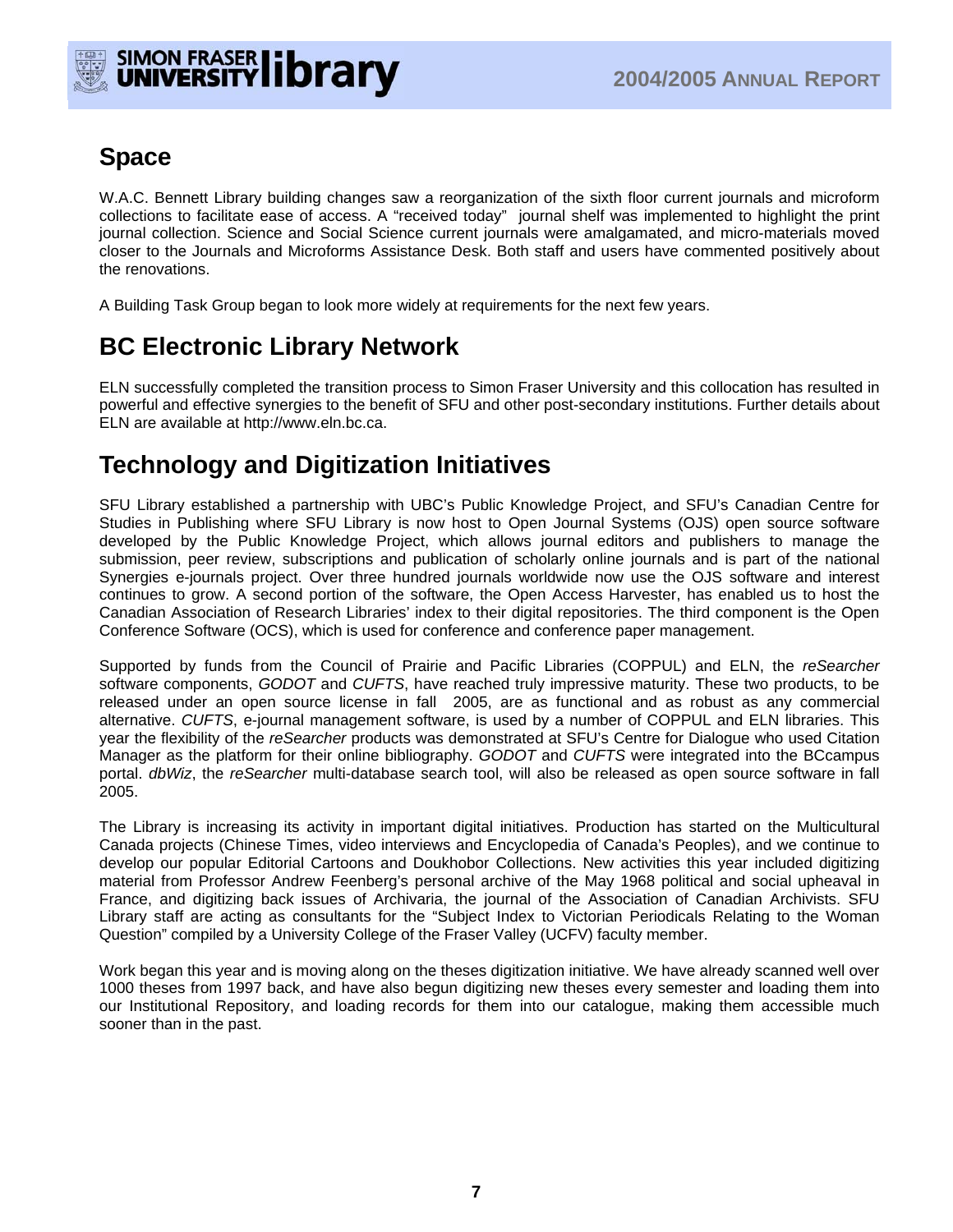

## **Events**

The Library hosted fifteen events for the university community, the cultural community, and library professionals.

#### **May 2005**

• Reading - Contributors to Red Silk: An Anthology of South Asian Canadian Women Poets: Rishma Dunlop, Priscila Uppal, Kuldip Gill, Soraya Mariam Peerbaye, Sharanpal Ruprai, Sandeep Sanghera and Proma Tagore.

#### **March 2005**

- Reading Writers who worked with SFU Writer in Residence Daphne Marlatt over the past year.
- Share the Enthusiasm Series Collector Yosef Wosk.
- Reading Writer Shani Mootoo.
- Reading Poet and SFU Writer in Residence Daphne Marlatt.

#### **February 2005**

- Talk David Seaman, Trends for the Digital Library.
- Talk Poet, Linguist and Typographer Robert Bringhurst, co-sponsored with the English Department.

#### **January 2005**

• Reading - Writer Gail Scott.

#### **November 2004**

- Friends of the Library Event Celebrating 25 years of Barbarian Press: an Evening with Jan and Crispin Elsted, co-sponsored by the Alcuin Society.
- Reading Poet Betsy Warland.

#### **October 2004**

- Share the Enthusiasm Series Collector Richard Peck.
- Reading Writer Nancy Lee.
- Celebration of the Launch of The Lake District Online Bibliography Brief Papers by Michelle Levy and Margaret Linley.

#### **September 2004**

• Reading - Poet Kate Braid.

#### **April 27, 2004**

• Books & the City - Alan Twigg and Chuck Davis in a quirky dialogue on books and book history in Vancouver, co-sponsored with the Vancouver Public Library and the Canadian Centre for Studies in Publishing.

The Library also participated in the Alcuin Society's Wayzgoose, Word on the Street and the Chinese Canadian Historical Society of BC's History Fair.

## **Visitors to SFU Library**

#### **May 2005**

- Linda Rossman, Associate Librarian, MacOdrum Library, Carleton University.
- Jennifer Li, Deputy Librarian, Chongquing University, China, six week workstudy.

#### **April 2005**

- Shailoo Bedi, UVic, Access Service Librarian.
- City University of Hong Kong delegation was interested in Digitization projects and Information Commons.

#### **March 2005**

- Sam Cheng & Carole Compton-Smith (Douglas College) visited Document Delivery Services.
- Edward Zalta, Editor, Stanford Encyclopedia of Philosophy.

#### **February 2005**

- Five Members of the Department of Teacher Training and Development, Ministry of Education Botswana. They were at SFU for a study visit to SFU Continuing Studies, Centre for Online and Distance Education and participated in a tour of the Bennett Library.
- Paol Erlandsen (Denmark) visited Document Delivery Services.

#### **June 2004**

• Kjell Nielsen (Sweden) - visited Interlibrary Loans.

#### **October 2004**

• Callista Kelly (Carleton) - visited Document Delivery Services for one month.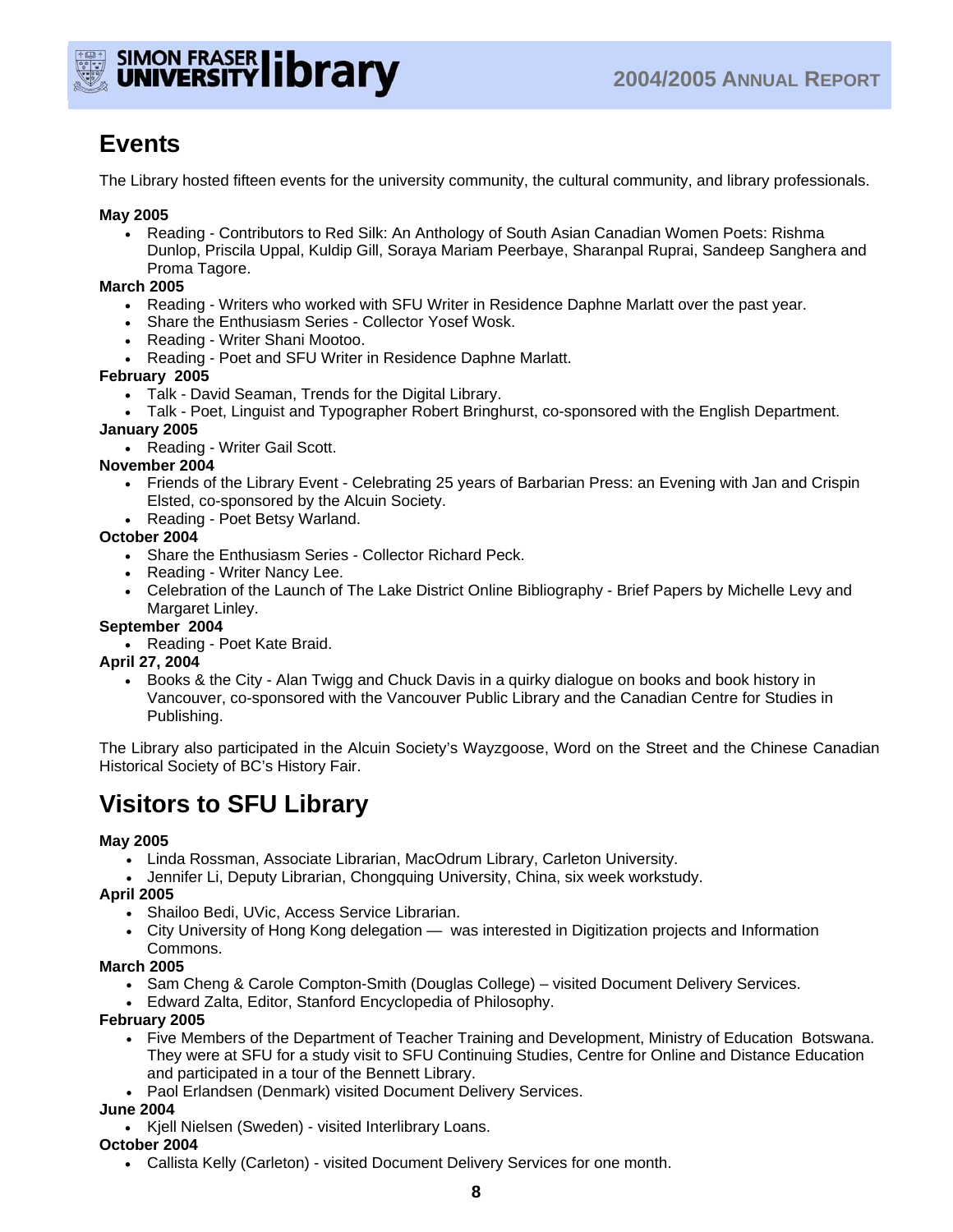

### **Library Advancement**

Grateful thanks to our generous donors who contributed to the SFU library in the past year. With these contributions, we were able to continue building our collection of books and digital resources as well as put some funds aside for the building of the new Student Learning Commons on the main floor of W.A.C. Bennett Library. Thanks too for the ongoing generosity of our endowment fund donors, especially the contributions from SFU Alumni. These funds ensure long-term security and growth of SFU Library collections and projects.

We are excited by the innovative projects that we will be fundraising for in the coming year: Multicultural Canada, (www.multiculturalcanada.ca), the Student Learning Commons, growing Special Collections and enhancing the Library Collections. For more information, please visit our new website at www.lib.sfu.ca/advancement/.

#### **Donations\***

Judith Alexander Margery Allen Richard Allen Heidi Andrie Gary Arca June Arnett Barbara Atnikov Mei Au Maureen Bader Kenna Ball James Barbour John Beardsley Simon Beaulieu Erwin Berg Lenore Berkeley Michelle Berner Barry Biddle Richard Bitcon Gladys Blunden Mark Bodnar Roberto Bondi James Boothroyd Juan Botero Carol Botting John Brackley Stephen Bradford Amanda Brittain Maureen Brown Mark Brunke Caryn Cameron Robert Campbell Yves Carriere Terrence Casella Gary Casperson Liny Chan Margaret Chan Alex Chang Shi Chen Augustine Cheung Kenneth Cheung Colin Chisholm

Linda Chiu Cheong Chu Olive Clark Susan Clark Bradley Clements Lynn Copeland Joan Cosford Mary Cox Elva Craig Alan Craighead James Cruickshank Marie Dancause Stephen Dawydiak Russell Day Leanne Denis Darrell Devlin Zeke Doerksen Michael Dorsel Stella Du Jody Dubick Sandra Dueckman Heather Dumka J. Dyck Linda Edwards Essam Elashi Margaret Ellwood Michael Epp Elizabeth Farmer Teresa Field Susanne Figueira Susan Fikart Margaret Finlay Gail Fleming Warren Fox Heather Frame Brian Fraser Susan French Francine Frisson-Tuinman Bruce Gardner Timothy Garrish Michael Gasher

Rick Gendemann Laura Gerow Carole Gerson Vera Godavari Isabel Gordon Ronald Gordon Rita Gould James Grant Elizabeth Gudaitis Lynne Guinet Krista Gunnarsen Douglas Hack Apollo Guy Brian Hamman James Hansen H. David Harms Andrew Harries Dale Harrison Melissa Hartfiel Maria Hedderson Lloyd Hemphill Brian Hofler Oliver Holmes James Hopkins Paul Houle Robert Howardson David Hunter Kathryn Hunter **HYDRECS** David Hylands Susan Hynes Jean Illingworth James Intihar Eric Irvine Marlene Jan David Jang Edward Janzen Sophie Jerkovic Ayaz Jiwani Shona Johansen Stacy Johnson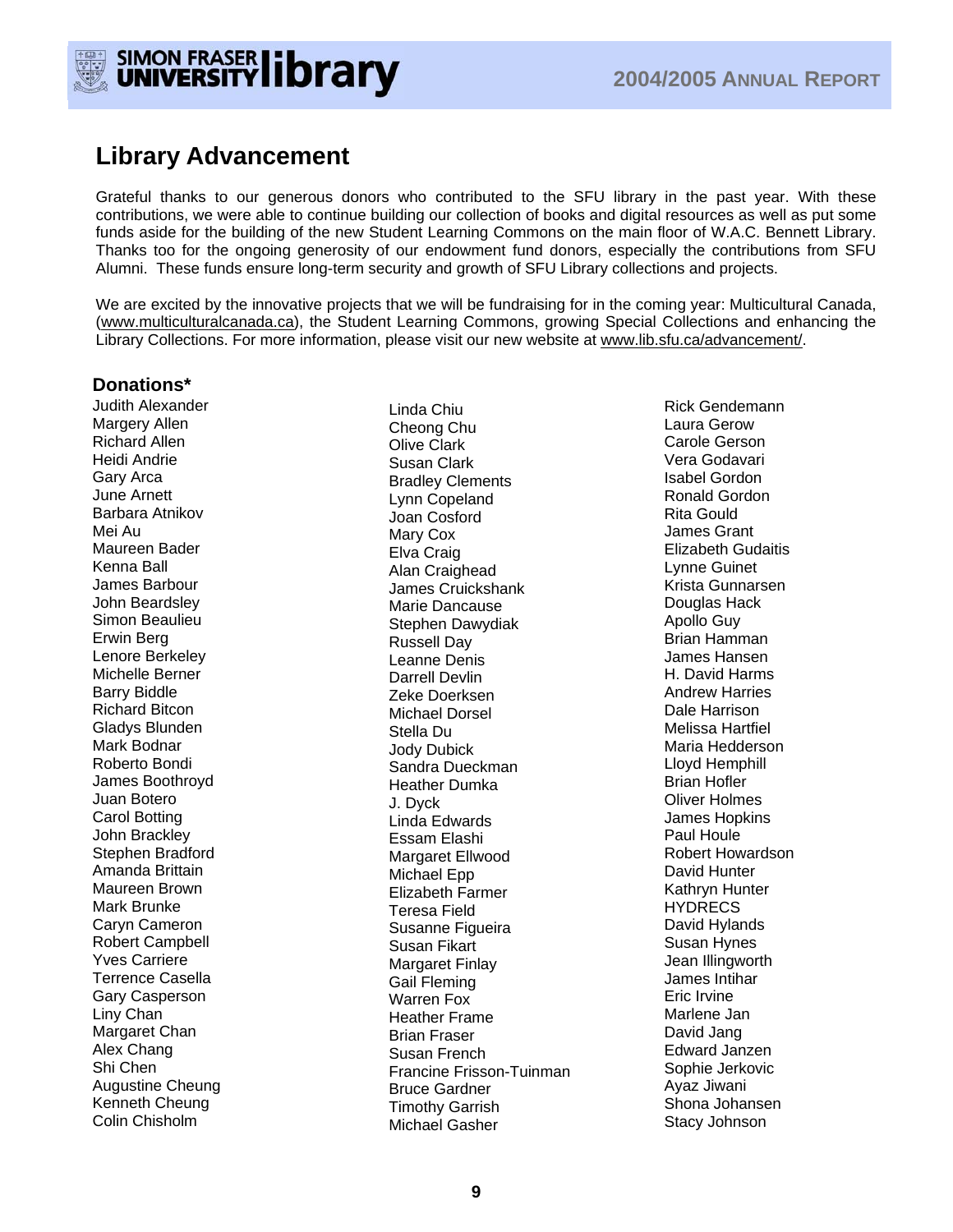

Barrie Kovish Alex Kowalenko Richard Johnson Paulette Johnston Naveen Kapahi Mel Kaushansky Bradley Keith Roland Keith Kenneth Ketchum Stephen Kloster Theresa Ko Keri Korteling Patrick Kriwokon Stanislaw Kubik Daisy Kwan So Kwan Frankle Lam Christy Lapi Cherie Leader Deanna Lee Mark Leitao Eva Leung William Li Imogene Lim Hugh Lindsay Janet Litke Georgina Long Evonne Luu James Lyall Sabine Mabardi Derek Macdonald Susan Macdonald Robert Macfarlane Barbara Maclellan Wanda Madokoro Barney Magnusson Richard Magnusson Anne Magusin Christine Mah Melanie Mahussier-Patterson Maureen Malanchuk Robin Manhas Joanne Manley Jeannette Mansell Jane-Anne Manson Richard Marsh Douglas Mathias John Maxwell Stephen McCoach Dione McConnachie Darren McDonald Ward McMahon Robert McMorran Alice McNeil Patricia McQueen Sharon McTighe

Susan Moreau Pamela Morris Gordon Morrow Jacqueline Mousseau Ann Muehlebach Todd Mundle Gerry Naito Jean Nakamura Patrick Nation John Neilson Betty Nelson Wendie Nelson Tom Nesbit Karin Newton Joan Nicholson Erik Nilsen Robert Noble Richard Noelte Renault Ogilvy Nancy O'Krafka Ann O'Reilly Margaret Otte Edward Palidwor Murphy Pang John Park Rory Payment Donna Peachey Henry Penner Leonel Perra Stephen Plunkett David Porter Gordon Priest Sheila Puga Robert Punnett David Quon James Rainer Michael Reddington M Reich Joanne Reid Louis Remedios Lorraine Rheault Heather Rhodes Greg Riddell Wolfgang Riemer Sylvia Roberts David Robinson Sharon Rowse Sharon Saberton Nina Saklikar David Saunders F. Sawatsky Steven Schacter Marian Scholtmeijer Philip Scheltens Anton Schweighofer John Sennett

Charles Sharp Robin Sharpe Patricia Sieber Dorothy Sleath Alvin Smith Margaret Smith Peter Snelling Wai-Kei So Michael Spittle Andrew Stafford Robert Stainer Nebojsa Stefanovic Richard Steward James Stibbard Christine Stojakovic Jeffrey Strachan Mark Strazicich Deborah Stupnikoff Edward Sullivan Arlene Sutton Shellyn Sy David Tanner Lucille Taylor Nathan Thorpe Lorna Tomlinson Heather Tomsic Ruby Toor Ronald Trepanier Konstantina **Tsalamandris** Joanne Ueland Kuljit Uppal John Valentine Robert Jacques William Vandersanden John Vokes William Walters Barbara Weisbeck Lisa Westcott Joanne White Stephanie Williams Tina Williamson Joan Wilson Natasha Wilson Moon-Hung Wong Andrew Wong Joseph Wong Choy Wong Chandra Woodhouse Joseph Wosk Johnson Wu Jixin Xu Anne Yandle Wing Yu Donald Zadravec Ezio Zanatta

\*Due to space restrictions, only donors who have contributed \$100+ are listed.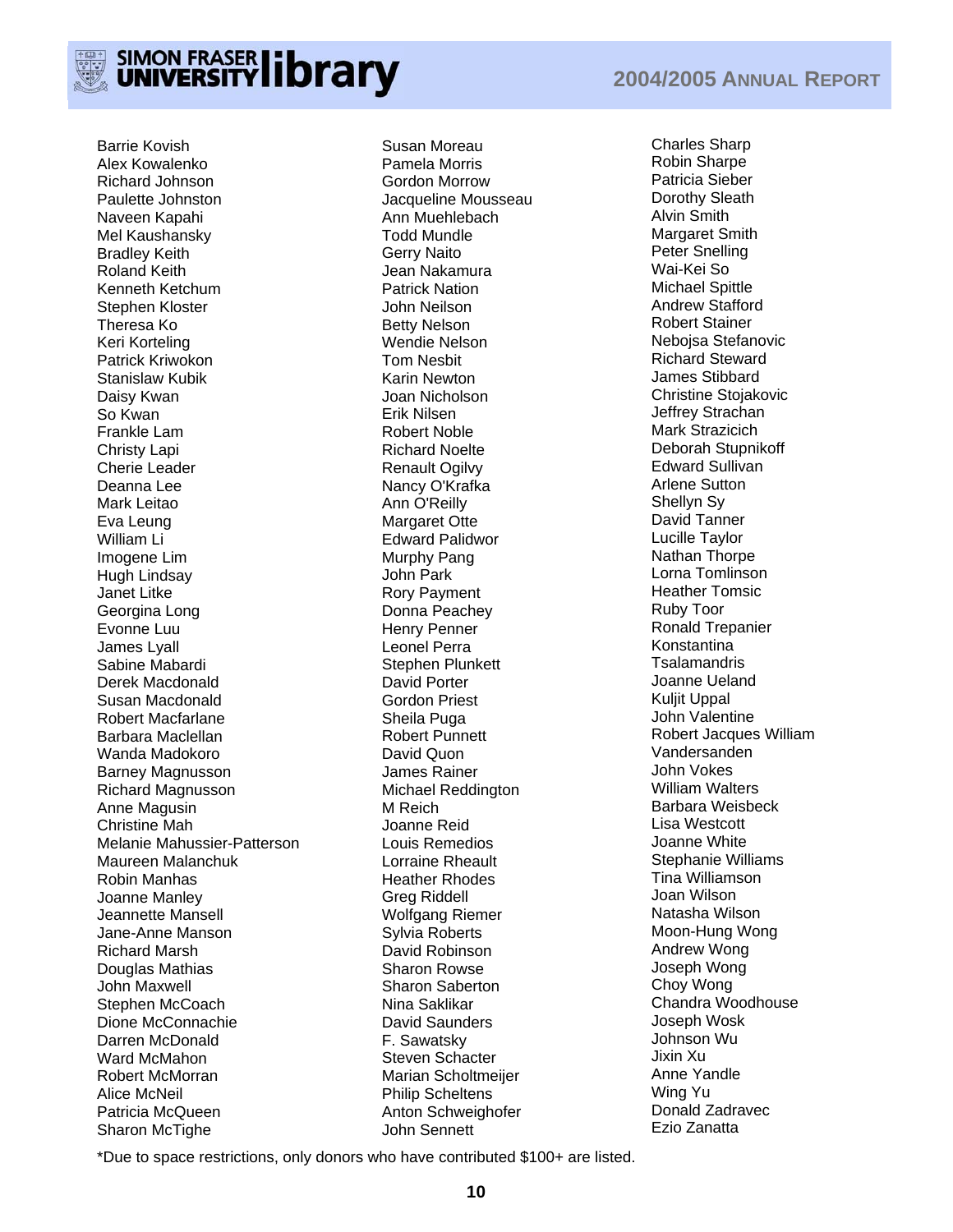

#### **In-kind Donations**

A. Aberbach Caroline Adderson The Alcuin Society Michael Asner Hinda Avery Ronald Baker Michael Barnholden Derek Beaulieu Jonathan Bennett Theodorus Bierman Pieter Botman Kenneth Brookfield Hilary Brown Brian Burtch Ted Byrne Barry Cartwright Bruce Clayman John Craig Frank Davey Nadine De Moras Sheila Delany Douglas & McIntyre Ltd

Stuart Farson Michael Fellman James Felter David Gagan Tonya Ganderton Carole Goldsmith Penny Goldsmith Pnina Granirer Douglas Hampton Edgar Harden Ruth Lambert Language Lanterns Mimi Lin Richard Lipsey Rowland Lorimer John Lund James McArthur Hemant Merchant Roy Miki David Mirhady Francis Pelletier

Peter Peters James Rahe Ingrid Rice John Richards Sheila Roberts Wyn Roberts Harvey Schroeder Matthew Scott Roy Shephard Anne Shorthouse Gary Sim Robert Slade Social Development Canada Jack Soog Stephen Steele Karin Szabo Tamahnous Theatre Ann Thomson John Tietz Alan Twigg John Webster

## **Staff Professional Activities, Presentations and Publications**

2004/2005 was an exceptionally busy year for librarians and other staff. Highlights include:

#### **Notable Staff Changes**

#### **Appointments**

- Julie Ballard, Library Assistant, Cataloguing
- Leanne Denis, Advancement Officer
- Lynette Dookie, Library Assistant, Acquisitions
- Elaine Fairey, Associate University Librarian, Bennett Public Services
- Nicole Gjertsen, Liaison Librarian for Sociology, Anthropology and the School of Interactive Arts and **Technology**
- Brian Owen, Associate University Librarian, Processing, Systems and Document Delivery Services
- Marianne Reid, Cataloguer
- Sylvia Richardson, Secretary, Loans
- Trish Rosseel, Head of Reference

#### **Retirements**

- Jan Calder, Secretary, Loans
- Doug Gordon, Cataloguer
- Lin Polson, Cataloguer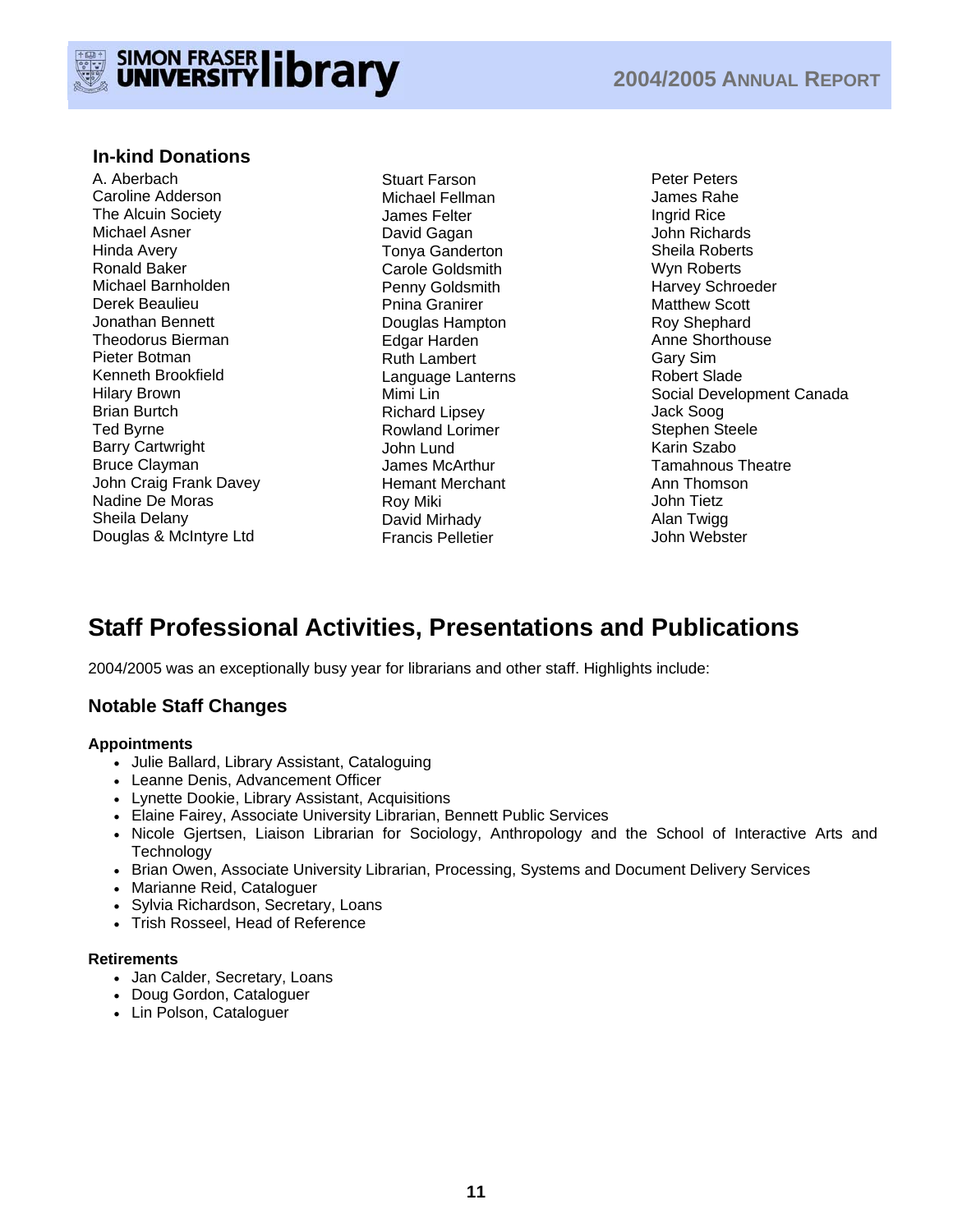



#### **Campus activities**

**Gwen Bird**  Member of SCUS and SGSC. **Megan Crouch**  Member of the SFU Web Task Group. **Elaine Fairey** Vice-Chair of the SFU Human Rights Policy Board. Participant in the SFU Student Learning Support Task Group. **Elaine Fairey and Trish Rosseel** Participants in the Instructional Development Group. **Elaine Fairey, Brian Owen, Sandra Wong, Neal Baldwin and Todd Mundle** Members of the Information Commons Coordinating Committee. **Natatlie Gick**  Member of the SFU Surrey Campus Coordinating Committee. **Mark Jordan**  Member of the SFU Open Source Working Group. **Karen Marotz** Participant in the Harbour Centre Academic Advisory Committee. Member of the SFU Vancouver Campus Coordinating Committee. **Todd Mundle**  Member of the Labour Management Committee. Member of the Emergency Operations Centre Team. Member of the SFU Surrey Joint Space Committee. **Brian Owen**  Member of the CIOACC Committee.

**Professional activities** 

#### **Gwen Bird**

Member of the Negotiations Resource Team, Canadian Research Knowledge Network, representing Western Canadian university libraries.

#### **Mark Bodnar**

Team leader for BCLA's Ambassador Program.

Instructor for "Business Reference" at SLAIS.

#### **Moninder Bubber**

Chair of Library Programme Advisory Committee of the Shastri Institute.

Executive member of the Society for Intercultural Education Training and Research.

#### **Gordon Coleman**

Member of the BCLA Continuing Education Committee.

#### **Lynn Copeland**

Chair of the CARL e-Learning Working Group and completed her term as Chair of the CARL Committee on Effective Measurement and Statistics.

#### **Elaine Fairey**

Program planning committee member and session convener: "Learning…Virtually Everywhere", Canadian Association of Distance Education (CADE) Conference, Vancouver, May 2005.

#### **Natalie Gick**

Chair of BCLA ALPS.

#### **Nicole Gjertsen**

Co-moderator for the New Art Roundtable for the Art Libraries Society of North America.

Member of the ARLIS Jury for the Melva J. Dwyer Award.

#### **Carole Goldsmith**

Member of the Fast Forward Media Showcase Advisory Committee.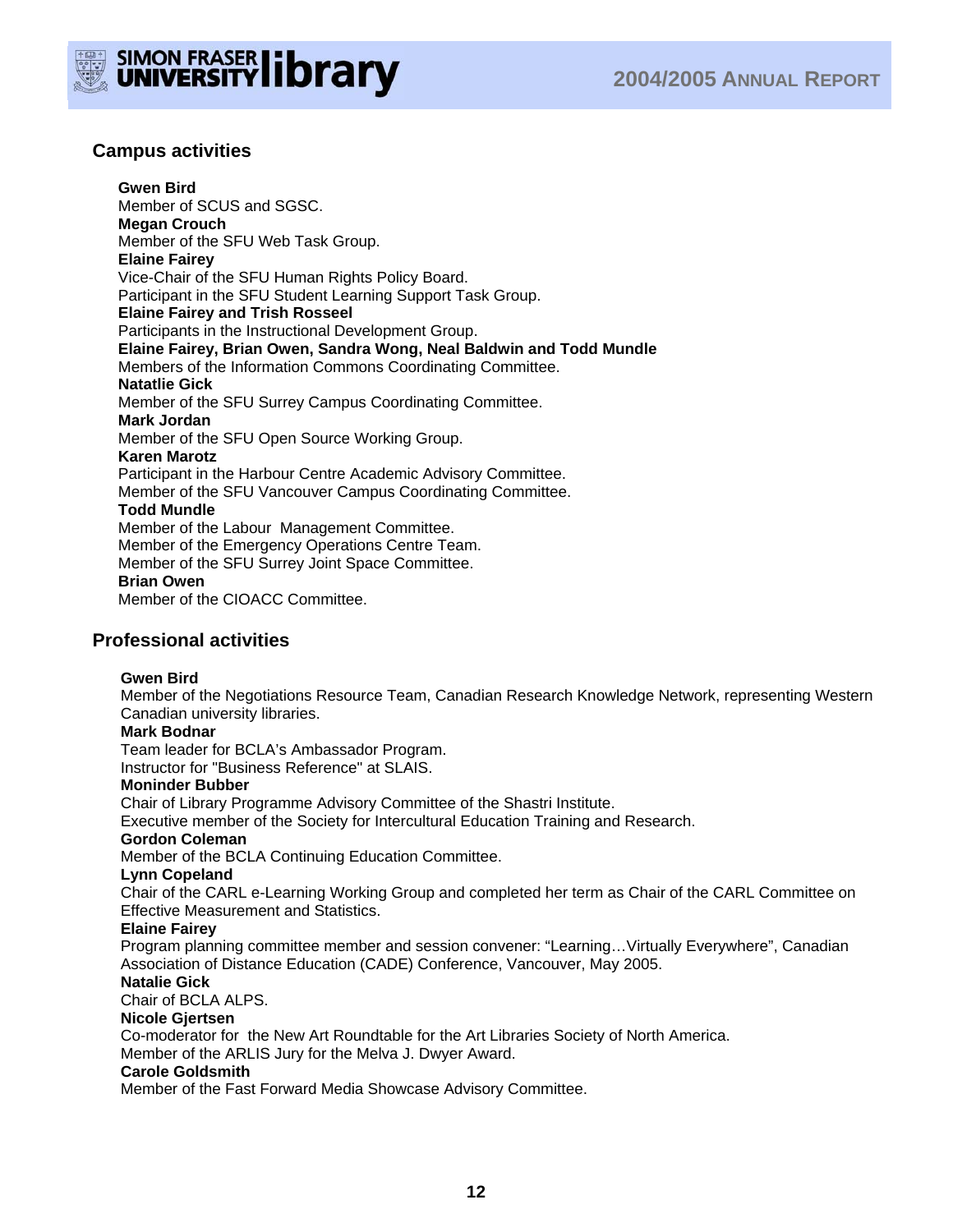

#### **Mark Jordan**

Participant in the BCcampus Learning Object Metadata Working Group. Instructor for "Developing Digital Collections" at SLAIS. Member of CIDL's Metadata Working Group. Member of Images Canada Steering Committee. **Mark Jordan**, **Kevin Stranack** and **Lynn Copeland** Participants in Curriculum Review retreat held by UBC's Library School. **Todd Mundle** Member of the BCcampus Library Advisory Committee. Member of the ELN Steering Committee. Member of the Theses Canada Advisory Board. **Brian Owen** Co-chair of the CRKN Negotiations Resources Team. A member of the e-HLBC Business Plan Working Group and RFP Task Group. Public Library Board Trustee for the West Vancouver Memorial Library and a member of the Board's Infrastructure and Financial Committees. **Walter Piovesan** Member of the Statistic Canada DLI External Advisory Committee. Member of the ICPSR Council. **Sylvia Roberts** Member of the CARL Task Force on Information Literacy. **Trish Rosseel** Recording Secretary on the BCLA Board. Library Services Consultant with BCcampus. **Eric Swanick** Member of Canadiana.org. Member of the Alcuin Society Board and Chair of the Alcuin Society Wayzgoose Committee. **Penny Swanson** Chair of BCCATS. Coordinator for the III User Group meeting at CLA/BCLA. Instructor of LIBR 517 at SLAIS (last 5 weeks). **Sandra Wong** Editor of *Wired West: Web Journal of the SLAWCC.* 

#### **Presentations**

#### **Gwen Bird**

*Presenter:* "Migration to Online Journals: One Library's Journey"; Timberline Library Acquisitions Institute, Mt. Hood, Oregon, May 2004.

*Co-presenter:* "Developing Powerful Library Collections: Selection and Management of e-Books and Other Digital Resources"; Canadian Library Association Conference, Victoria, BC, June 2004.

*Co-presenter:* "Developments in Online Journal Publishing: Journals and Libraries Making Common Cause"; Association of American University Presses Annual Meeting, Vancouver, BC, June 2004.

*Co-presenter:* "Transition From Print to e-Journals: Academic Library Perspectives"; BC Library Association Conference, Burnaby, BC, April 2005.

*Co-presenter:* "We Own It: Dealing with Perpetual Access in Big Deals"; North American Serials Interest Group Conference, Minneapolis MN, May 2005.

#### **Mark Bodnar**

*Presenter:* "Learning Support for Undergraduates: Tips & Tools for Helping Your Students Succeed"; 7th Annual Symposium on Innovative Teaching, SFU.

#### **Mark Bodnar, Carla Graebner** and **Sandra Wong**

*Co-Presenters:* "Librarians have left the building: Ask Us Here"; 2005 Ontario Library Association Super Conference; Toronto, ON.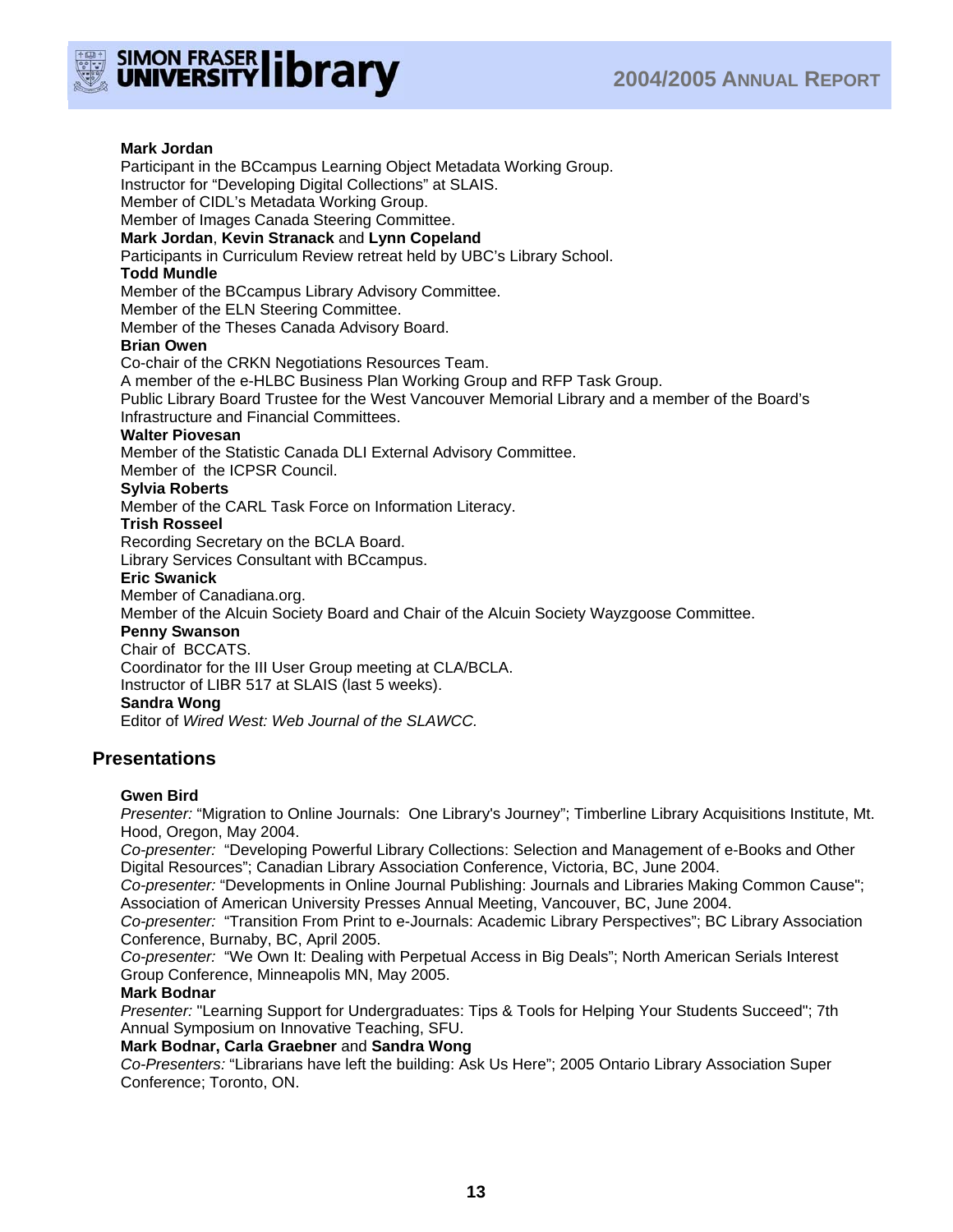

#### **Gordon Coleman**

*Co-presenter:* "Managing E-Books: The SFU Experience"; CLA/BCLA 2004 Annual Conference, Victoria, June 2004.

#### **John Durno**

*Co-ordinator:* "Hackfest"; Access 2004 pre-conference, St. Mary's University, Halifax. October 13, 2004.

*Presenter:* "BCcampus: Library Services on the Expedia Model"; Access 2004 conference, Halifax, October 15, 2004.

*Presenter:* "BCcampus Library Services"; ALPS meeting, December 3, 2004.

#### **Elaine Fairey**

*Panelist:* "Transition into the Workplace"; UBC Arts Co-op workshop (SLAIS), UBC, March 2005. *Program planning committee member and session convener:* "Learning…Virtually Everywhere", Canadian

Association of Distance Education (CADE) conference, Vancouver, May 2005.

#### **Natalie Gick**

*Co-presenter*: "LIP Service: Drawing Virtual Bridges between the Classroom and the Library for the Purpose of Teaching Foundations Research Skills"; Blending Classroom and e-Learning Practice Conference, SFU. **Carla Graebner** 

*Co-presenter:* "RSS, Blogs and Wikis: Not The New Star Wars Movie!"; ALPS / BCLA Continuing Education, Langara College.

*Convener*: "Pathfinders: A Navigational Tool Through the Library"; BCLA Conference, Burnaby, BC, April 2005.

#### **Percilla Groves**

*Co-convener*: "Government and Legal Information Librarians Annual Gathering"; BCLA Information Policy Committee Event.

#### **Todd Holbrook, Mark Jordan, Brian Owen, Alex Smecher** and **Kevin Stranack**

*Participants:* in Synergies technical workshop in Montreal including a one day presentation on OJS. **Mark Jordan** 

*Presenter*: "Developing a Canadian Metadata Profile for Institutional Repositories"; Access 2004 preconference.

*Presenter*: "Institutional Repositories: Preserving Digital Scholarship"; CARL Here Today, Gone Tomorrow Symposium in Winnipeg.

*Presenter:* to classes at UBC, Langara College and the Masters in Publishing program at SFU and webcast on SFU's Institutional Repository for BCcampus.

*Co-presenter:* "RSS, Blogs and Wikis: Not The New Star Wars Movie!"; ALPS / BCLA Continuing Education, Langara College.

*Co-presenter:* "Developments in Online Journal Publishing: Journals and Libraries Making Common Cause"; Association of American University Presses Annual Meeting, Vancouver BC, June 2004.

#### **Scott MacKenzie**

*Presenter*: "Unmediated Interlibrary Loans"; 6<sup>th</sup> Nordic ILL Conference, Trondheim, Norway.

#### **Heather Morrison**

*Presenter:* "A non-US non-UK Perspective on OA (Open Access)"; XXIV Annual Charleston Conference: Issues in Book and Serials Acquisitions. Charleston, South Carolina, Nov. 2004.

#### **Mike McIntosh**

*Convener*: "The New Publishing and Funding Models of the Stanford Encyclopedia of Philosophy"; Edward N. Zalta. SFU.

#### **Walter Piovesan**

*Presenter:* workshop on ICPSR data web data services.

#### **Sylvia Roberts**

*Co-presenter*: "Effective resumes and interviewing techniques"; VPL Staff Conference, May 2004. *Facilitator*: "Information Literacy in Canadian Libraries: A National Forum"; Canadian Library Association Annual Conference, Victoria, June 2004.

*Co-presenter:* "Pre-employment workshop"; UBC SLAIS.

*Convener:* "Learning with the Brain in Mind"; British Columbia Library Association Pre-Conference workshop, Burnaby, April 2005.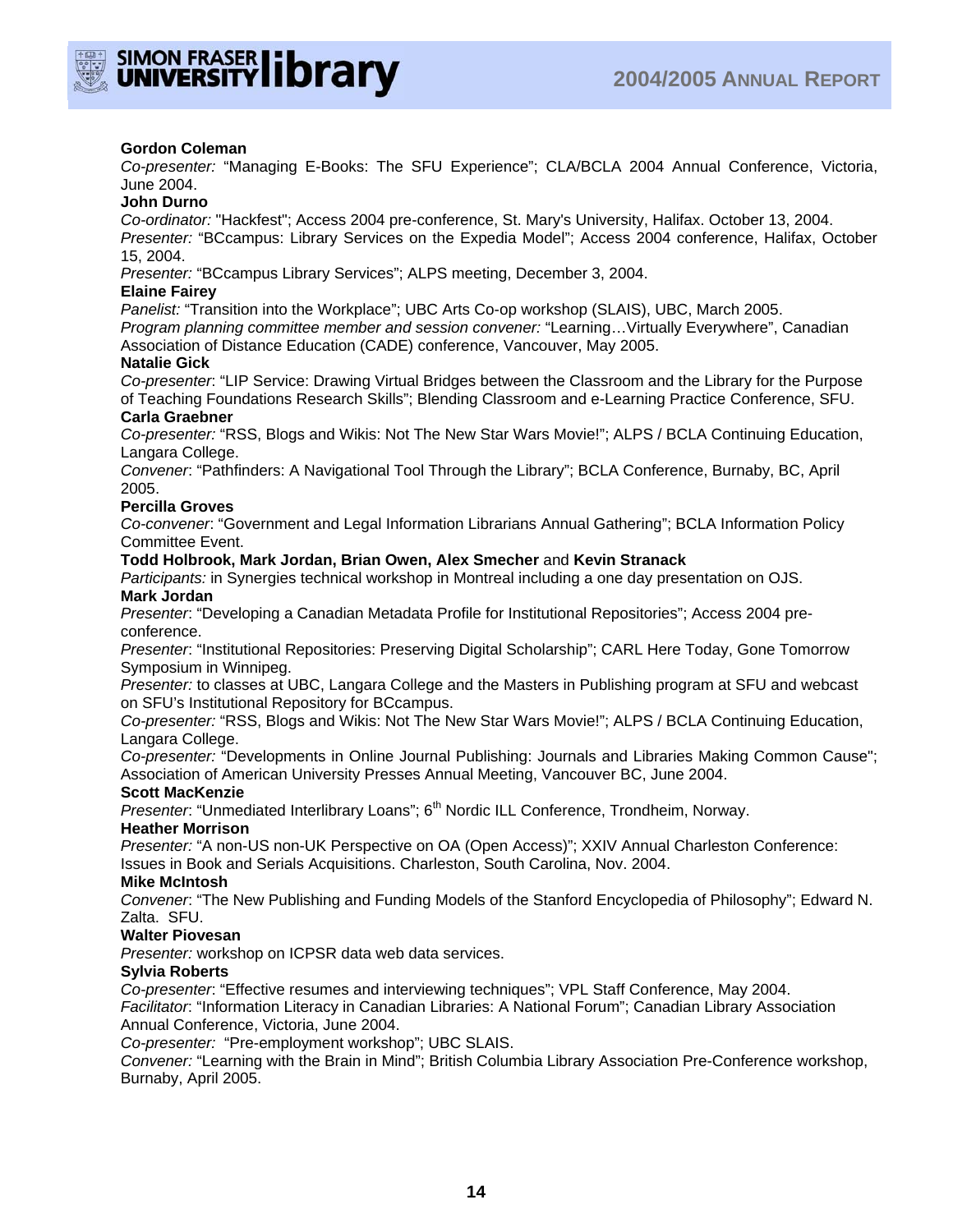

#### **Trish Rosseel**

*Presenter:* "BCcampus Update"; Kwantlen University College and University of the Fraser Valley. *Facilitator:* "Learning Commons Workshop"; Queen's University Library.

*Presenter:* "Chat Reference Services: Plans, Practices, and Possibilities"; Queen's University Library.

*Presenter:* "Show Me the Money: Grant Writing Tips and Strategies"; VPL Staff Conference. *Presenter:* "BCcampus: Linking Distributed e-Learners to e-Libraries"; CADE Conference.

#### **Nina Smart**

*Co-Presenter:* "Themes in Chick-Lit"; SFU, English 369.

#### **Kevin Stranack**

*Presenter:* Seventeen presentations on the *reSearcher* software, *dbWiz*, and Public Knowledge Project software for SFU, conferences, and individual libraries.

#### **Eric Swanick**

*Presenter:* "A History of SFU Special Collections"; Library History Group, CLA. Read by **Percilla Groves.**

#### **Publications**

#### **Coleman, Gordon**

"E-books and Academics: An Ongoing Experiment", *Feliciter*, 50 (4), 2004.

#### **Crouch, Megan**

Review of Dr. Dennis J. Furlong's "Medicare Myths: 50 Myths We've Endured About the Canadian Health Care System." *Journal of the Canadian Health Libraries Association* 26, no. 1 (Winter 2005): 29.

#### **McIntosh, Mike and Morrison, Heather**

Co-Authors. "The Advisor Reviews…Stanford Encyclopedia of Philosophy." *Charleston Advisor*, 6 (3) January 2005: 51-53.

#### **Morrison, Heather and Waller, Andrew**

 "Open Access: Basics and Benefits". *Letter of the LAA 144 (Nov. 2004)*: 19-20 http://hdl.handle.net/1892/97. **Stranack, Kevin** 

"Revolution in the Stacks: A Bibliography of Selected Multimedia Anarchist Resources in English", *Collection Building*, 23 (3), 2004: 110-117.

#### **Swanick, Eric**

Review of Duff Hart-Davis' "Audubon's Elephant: America's Greatest Naturalist and the Making of the Birds of America…" *Papers of the Bibliographical Society of Canada…* 42, no.1 (Spring 2004): 90-92.

"The First Alcuin Society Wayzgoose." *Amphora* no. 137 (December 2004): 90-92.

"The Library as an Institution." *History of the Book in Canada: Volume 1, Beginnings to 1840* / edited by Patricia Lockhart Fleming, Gilles Gallichan, and Yvan Lamonde. Toronto: University of Toronto Press, 2004: 158-162.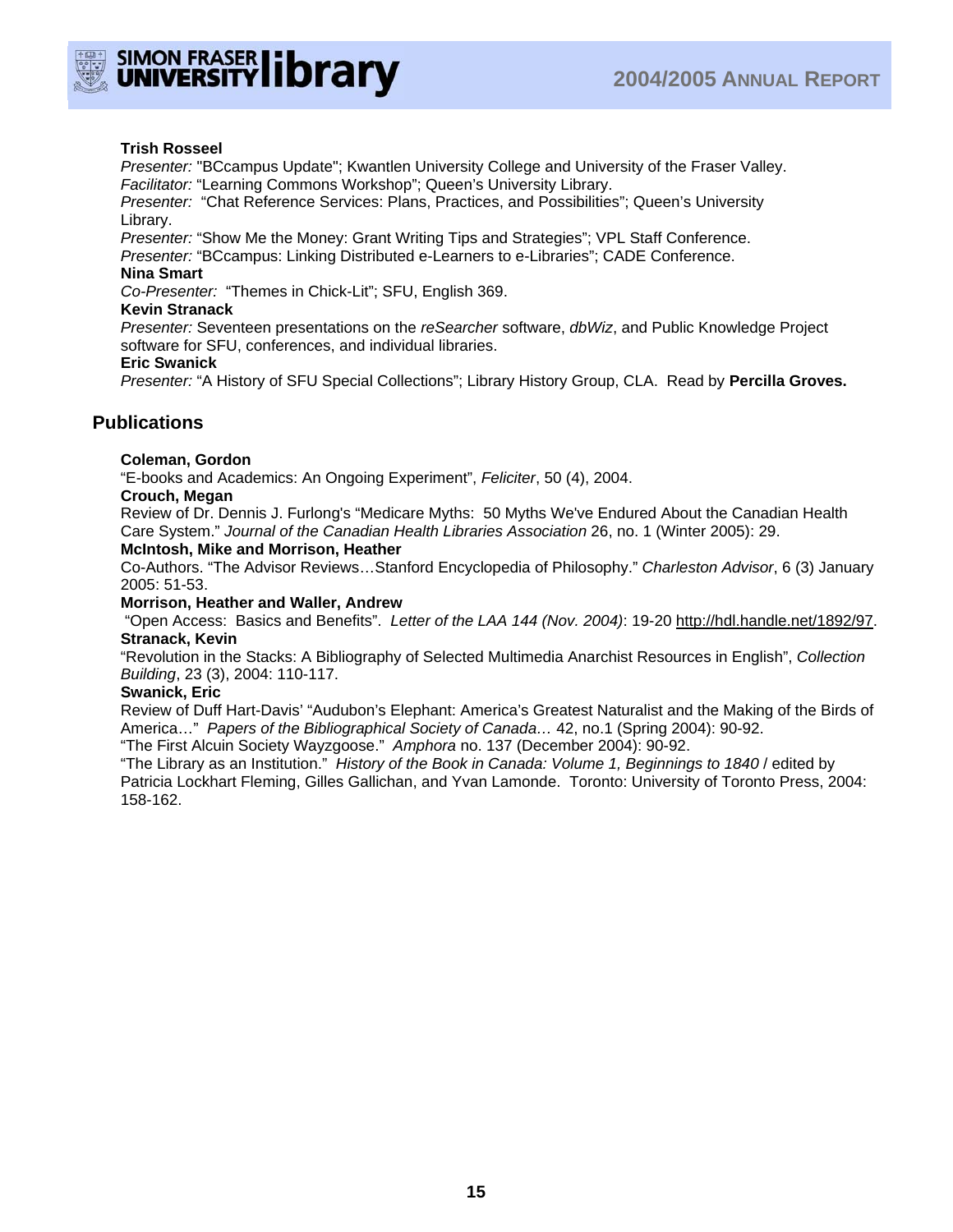

## **APPENDIX I - ACTIVITIES**

### **Table A - Collections**

|                                  | <b>March 2004</b> | <b>Growth 04/05</b> | <b>March 2005</b> |
|----------------------------------|-------------------|---------------------|-------------------|
| <b>Books</b>                     | 1,166,494         | 32,775              | 1,199,269         |
| Journals                         | 269,334           | 5,404               | 274,738           |
| <b>Statistics Canada reports</b> | 7,168             | 182                 | 7,350             |
| <b>Surrey Volumes</b>            | 5,810             | 1,760               | 7,570             |
| <b>Belzberg Volumes</b>          | 9,661             | 1,952               | 11,613            |
| <b>Micromaterial Volumes</b>     | 869,633           | 38,673              | 908,306           |
| <b>Subtotal Volumes</b>          | 2,312,629         | 77,034              | 2,389,663         |
| Audiovisual, other               | 157,215           | 25,158              | 182,373           |
| <b>Digital Formats</b>           | N/A               | N/A                 | 481,573           |
| <b>Print Subscriptions</b>       | 6,821             | -679                | 6,142             |
| <b>Electronic Subscriptions</b>  | 19,566            | 15,468              | 35,054            |

### **Table B - Collection Use**

|                               |       | <b>Bennett</b> | <b>Belzberg</b> | <b>Surrey</b> | <b>Total 04/05</b> | <b>Total 03/04</b> | %Change |
|-------------------------------|-------|----------------|-----------------|---------------|--------------------|--------------------|---------|
| Loaned                        | 04/05 | 533,788        | 18,251          | 44,465        |                    |                    |         |
|                               | 03/04 | 559,089        | 18,691          | 45,246        | 596,504            | 623,026            | $-4%$   |
| Used in Library               | 04/05 | 237,254        | 6,502           | 1,040         | 244,796            | 293,511            | $-17%$  |
|                               | 03/04 | 285,743        | 7,768           | n/a           |                    |                    |         |
| Journal connections           |       | N/A            | N/A             | N/A           | 1,388,274          | N/A                | N/A     |
| E-Reserves downloads          |       | N/A            | N/A             | N/A           | 154,021            | 131,431            | 17%     |
| Sent To Other Libraries       |       | N/A            | N/A             | N/A           | 19,685             | 21,691             | $-9%$   |
| Distance Ed. Deliveries       |       | N/A            | N/A             | N/A           | 4,010              | 2,373              | 69%     |
| Total 2004/05                 |       | 771,042        | 24,753          | 45,505        | 841,300            | 916,537            | $-8%$   |
| Total 2003/04                 |       | 844,832        | 26,459          | 45,246        | 916,537            | N/A                | N/A     |
| %Change                       |       | $-8.7%$        | $-6.4%$         | .57%          | $-8.2%$            | N/A                | N/A     |
| Items From Other<br>Libraries |       | N/A            | N/A             | N/A           | 28,532             | 30,207             | $-6%$   |
| Media Bookings                |       | N/A            | N/A             | N/A           | 1,660              | N/A                | N/A     |

## **Table C - Services**

|                 | <b>Reference Questions</b> |         |          | Instruction - number of students |         |         |
|-----------------|----------------------------|---------|----------|----------------------------------|---------|---------|
|                 | 2004/05                    | 2003/04 | % change | 2004/05                          | 2003/04 | %change |
| <b>Bennett</b>  | 31,490                     | 33,159  | $-5%$    | 12,641                           | 11,120  | 14%     |
| Belzberg        | 6,289                      | 6,157   | 2%       | 745                              | 565     | 32%     |
| Surrey          | 2,679                      | 4,038   | $-34%$   | 1,911                            | 1,568   | 22%     |
| Ask Us Here     | 381                        | 238     | 60%      |                                  |         |         |
| Ask Us Live     | 1,344                      | 1,265   | 6%       |                                  |         |         |
| Ask a Librarian | 1,540                      | 1,805   | $-15%$   |                                  |         |         |